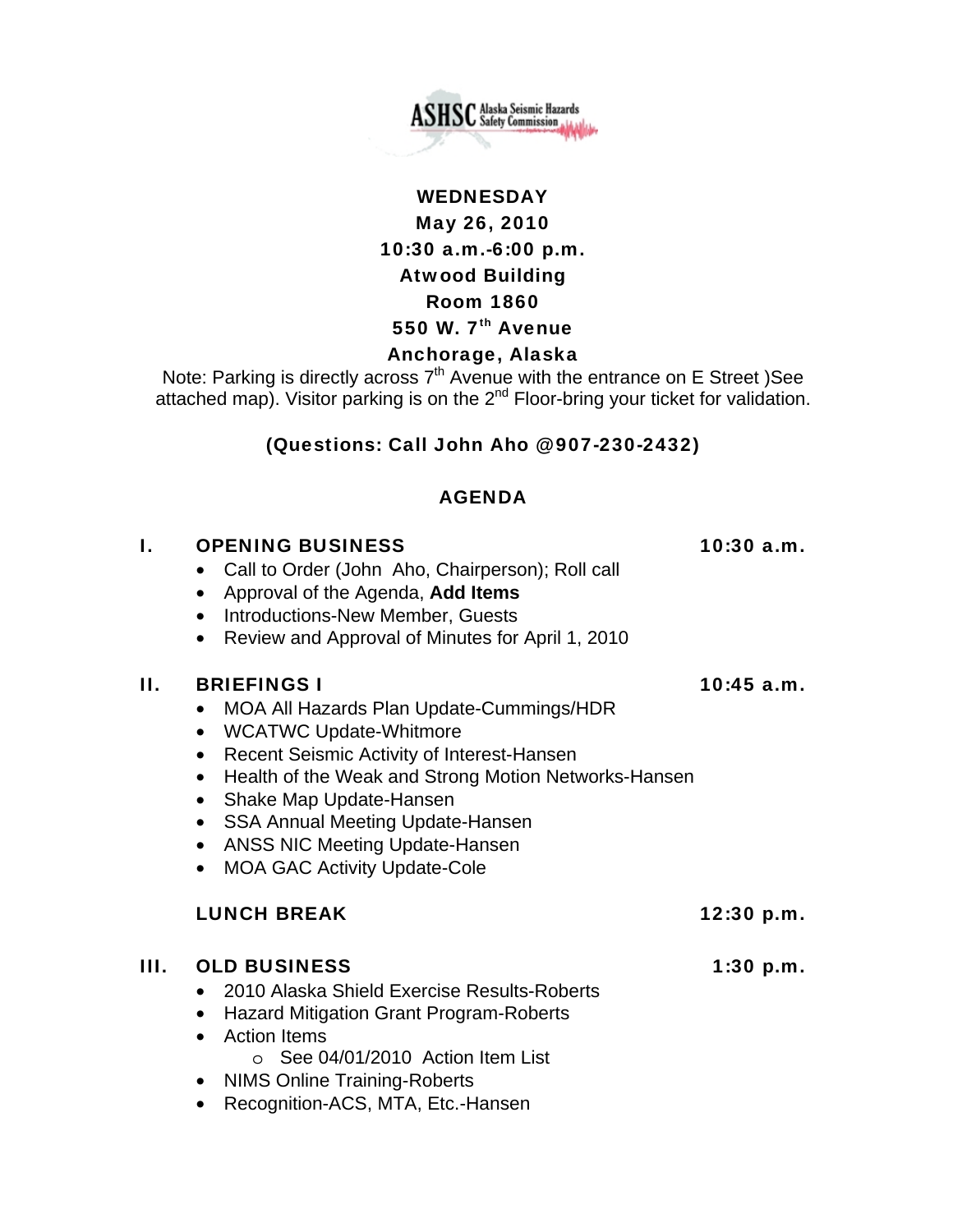

## IV. MEETINGS OF INTEREST 2:00 p.m.

- IRIS Workshop, June 9-11, 2010, Snowbird, CO
- WSSPC Annual Meeting, July 10-13, 2010, Broomfield, CO
- $\bullet$  9<sup>th</sup> U.S. & 10<sup>th</sup> Canadian Conference on Earthquake Engineering, July 25-29, 2010, Toronto, Canada
- Joyner Lecture, Art Frankel/USGS, "Progress & Controversy in Seismic Hazard Mapping", Anchorage, September, 2010
- Association of Engineering Geology, Anchorage, 2011
- 2014 National Earthquake Engineering Conference-Anchorage

# V. COMMITTEE MEETINGS 2:15 p.m.

| Schools-Kelly, Carver, Aho, Roberts, Cole, Kito               | 2:15-2:45 p.m.   |
|---------------------------------------------------------------|------------------|
| Earthquake Scenario-Combellick, Aho, Carver,                  |                  |
| Cole, Roberts, Hansen                                         | 2:45-3:15 p.m.   |
| • Earthquake Hazards-Carver, Combellick, Aho,                 |                  |
| Hansen, Cole                                                  | $3:15-3:45$ p.m. |
| Education & Outreach- <b>Dunham</b> , Aho, Hansen,            |                  |
| Roberts, Miller, Kelly                                        | $3:45-4:15$ p.m. |
| Response & Recovery- <b>Roberts</b> , Aho, Kelly, Cole,       |                  |
| Dunham                                                        | $4:15-5:00p.m.$  |
| Insurance-White, Aho, Carver, Kelly                           | 5:00-5:30 p.m.   |
| Partnership-Aho, Carver, Cole, Kelly                          | 5:30-5:45 p.m.   |
| • 10 <sup>th</sup> U.S. Conference on Earthquake Engineering, |                  |
| Aho, Cole, Kelly, Hansen                                      | 5:45-6:00 p.m.   |

## VI. MEETING TO BE CONTINUED 5/27/2010

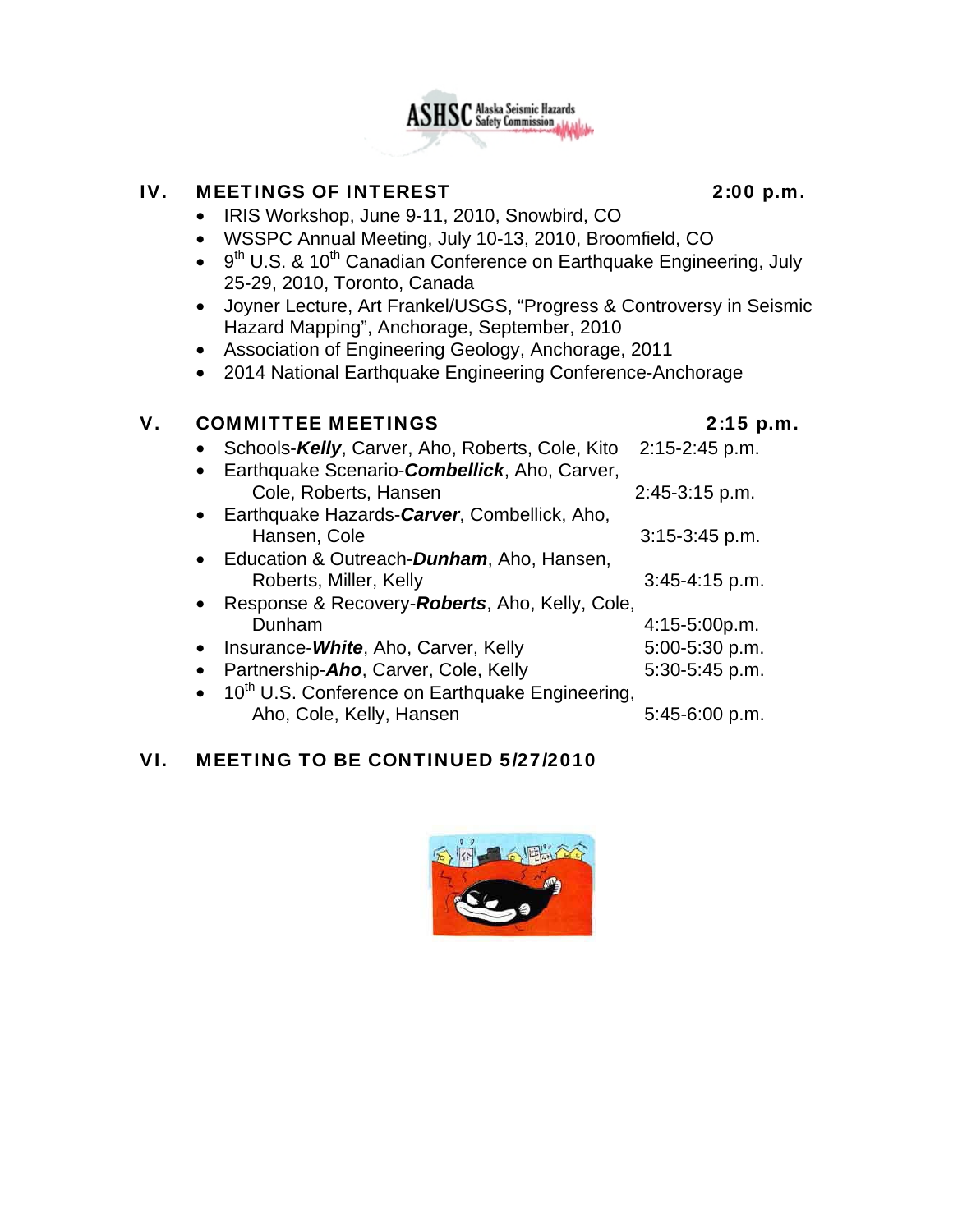

# **THURSDAY** May 27, 2010 8:30 a.m.-4:30 p.m. Atwood Building Room 1860 550 W.  $7<sup>th</sup>$  Avenue Anchorage, Alaska

Note: Parking is directly across  $7<sup>th</sup>$  Avenue with the entrance on E Street. Visitor parking is on the 2<sup>nd</sup> Floor-bring your ticket for validation.

# (Questions: Call John Aho @ 907-230-2432)

## AGENDA

# I. OPENING BUSINESS 8:30 a.m. • Call to Order (John Aho, Chairperson); Roll call • Approval of the Agenda, **Add Items** • Introductions-Guests II. CRITICAL DEADLINES 8:40 a.m. • ASHSC Report to WSSPC TBD • 2010 Report to Legislature-Draft December 2010 • 2009 Report to Legislature-Final January 15, 2011 • Legislative Trip **January**, 2011 III. BRIEFINGS II 9:00 a.m. • MOA Plans Review-Wilde/MOA • MOA Seismic Instrumentation Activities-Dutta/UAA • Seismic Fault Identification Activities-Koehler/DGGS

## BREAK 10:30 a.m.

## IV. NEW BUSINESS 10:45 a.m.

• ASHSC Response to a Damaging Seismic Event in Alaska-All First Hours, Days, Weeks/Months (3-hour Commission discussion)

LUNCH BREAK 12:30 p.m.